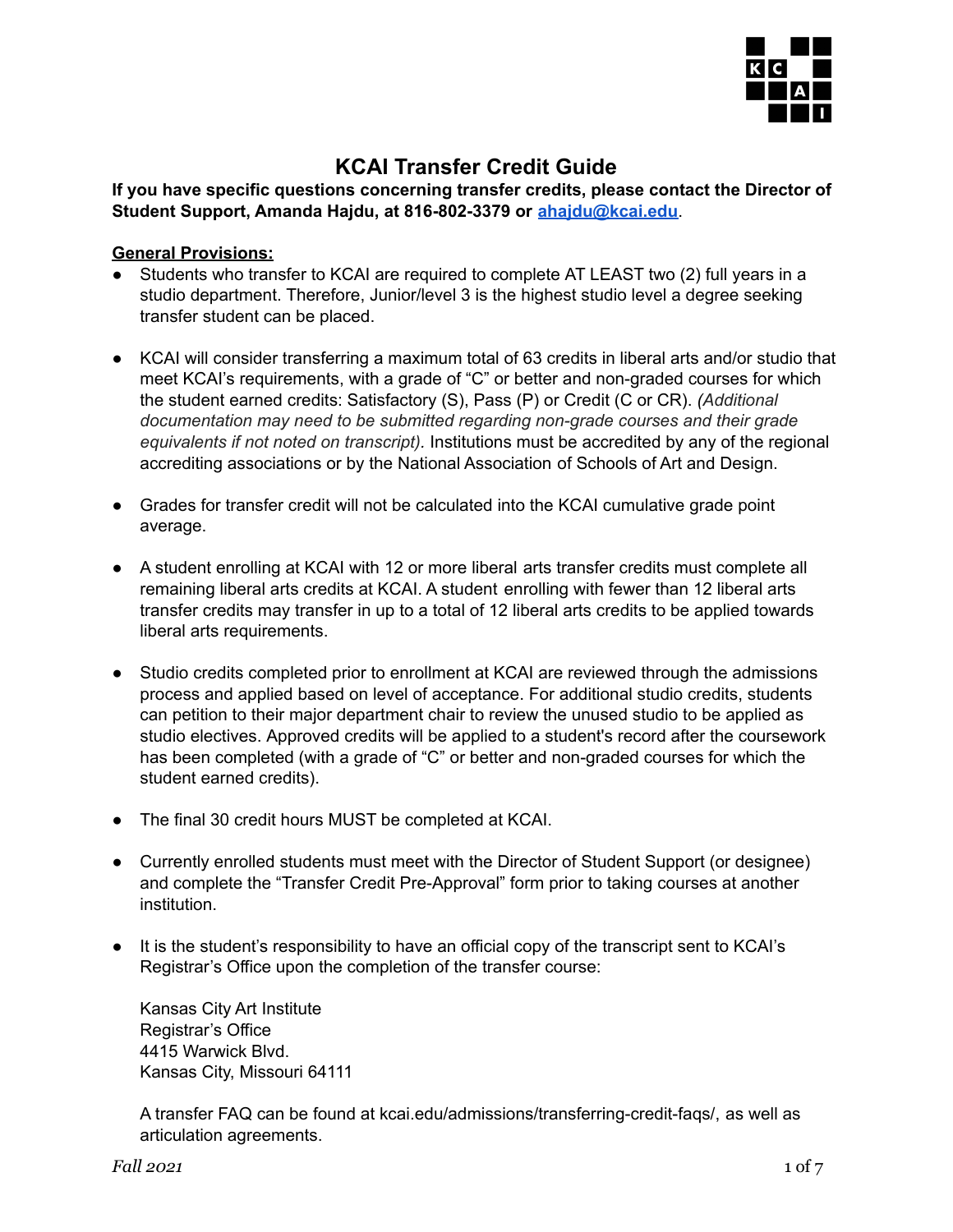

# **KCAI BFA Requirements**

| <b>Total Hours Required for BFA degree:</b>                      | Studio<br><b>Liberal Arts</b><br>Open Electives | 78<br>42<br>$\frac{6}{126}$ |  |
|------------------------------------------------------------------|-------------------------------------------------|-----------------------------|--|
| <b>Studio hours include:</b>                                     | Foundation<br>Upper level studio (major)        | 18<br>60                    |  |
|                                                                  |                                                 | 78                          |  |
| Liberal Arts hours include:                                      |                                                 |                             |  |
|                                                                  | History of Art I                                | 3                           |  |
|                                                                  | History of Art II                               | 3                           |  |
|                                                                  | First-Year Seminar/Writing Seminar              | 3                           |  |
|                                                                  | History of Thought I/Critical Studies I         | 3                           |  |
|                                                                  | History of Thought II/Critical Studies II       | 3                           |  |
|                                                                  | <b>Upper Division Art History</b>               | 9                           |  |
|                                                                  | History                                         | 3                           |  |
|                                                                  | Literature                                      | 3                           |  |
|                                                                  | Philosophy                                      | 3                           |  |
|                                                                  | The Sciences                                    | 3                           |  |
|                                                                  | (Science or Social Science)                     |                             |  |
|                                                                  | <b>Liberal Arts Electives</b>                   |                             |  |
|                                                                  |                                                 | $\frac{6}{42}$              |  |
| Open Electives (can be filled from a large variety of coursework |                                                 |                             |  |
| Including liberal arts and studio classes)                       |                                                 | $6\overline{6}$             |  |
|                                                                  | <b>Total</b>                                    | 126                         |  |

#### **Liberal Arts/ General Education**

## **LOWER-LEVEL LIBERAL ARTS COURSES**

During the freshman year, KCAI students take the following liberal art courses. The equivalent courses are outlined in the right column. \*These courses are prerequisites for upper-division liberal arts electives. First Year Seminar, History of Art I and II, History of Thought I are generally taken during freshman year. History of Thought II is generally taken the fall semester of sophomore year.

| *History of Art I                                            | Introductory Art History which is offered as a two<br>semester course: Art History I which covers Ancient<br>through the Medieval and |
|--------------------------------------------------------------|---------------------------------------------------------------------------------------------------------------------------------------|
| *History of Art II                                           | Art History II which covers the Renaissance<br>through the present                                                                    |
| *First-Year Seminar / Writing<br><b>Seminar</b>              | Composition I<br>Composition II<br>Non-Remedial College Writing Course                                                                |
| *History of Thought I / Critical<br><b>Studies I</b>         | Humanities I<br><b>Western Civilization I</b>                                                                                         |
| <b>History of Thought II / Critical</b><br><b>Studies II</b> | Humanities II<br><b>Western Civilization II</b>                                                                                       |

#### (**Liberal Arts/ General Education cont'd)**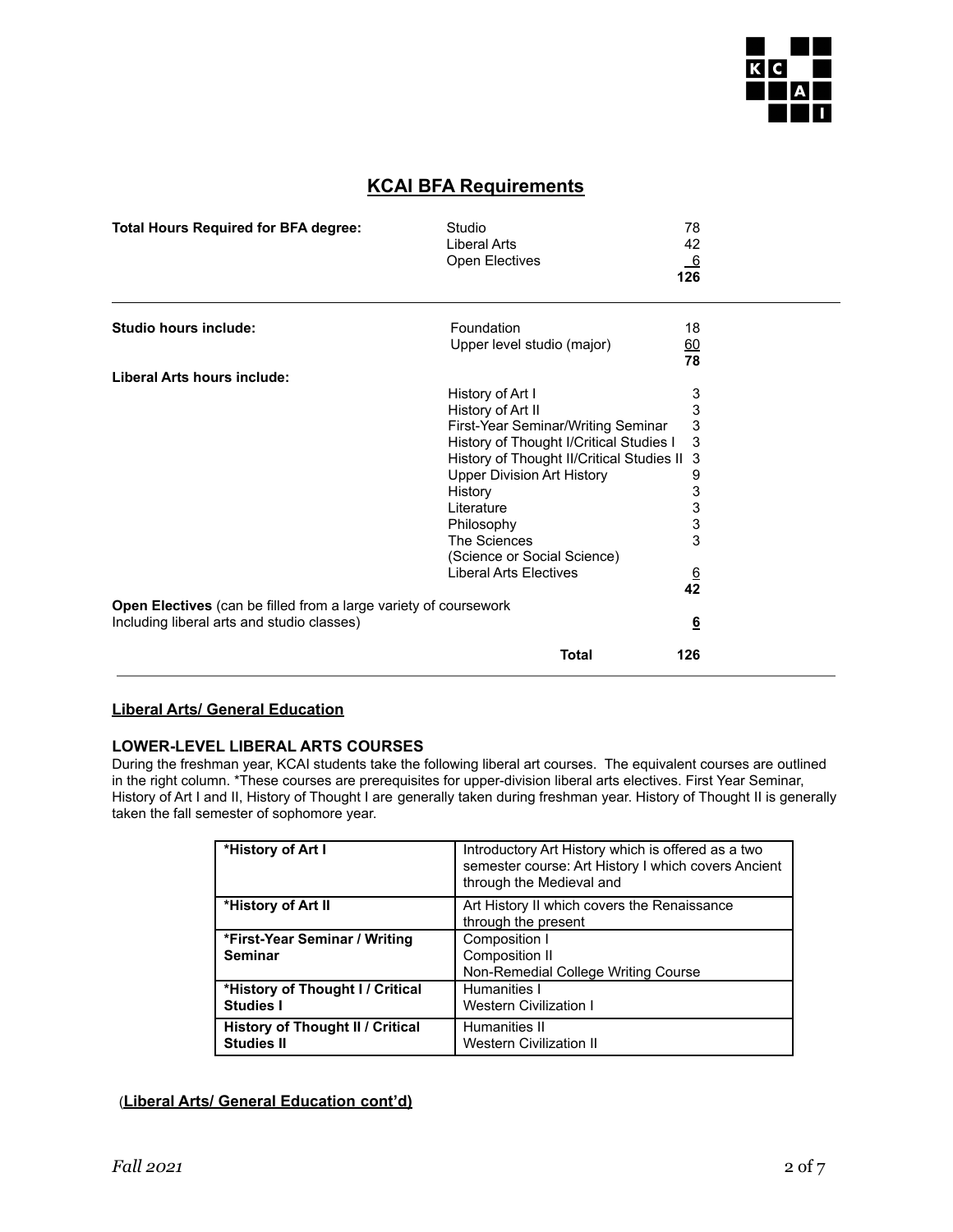

#### **UPPER-DIVISION LIBERAL ARTS COURSES**

During the sophomore year, KCAI students normally take two (2) liberal arts classes each semester for a total of four (4) classes or 12 credit hours.

Students are required to take one class from each subject area prior to graduation. Students cannot take the same class to fulfill more than one liberal arts requirement.

| Art History - 9 credit hours | Recommendation is to take at KCAI; however, if     |
|------------------------------|----------------------------------------------------|
|                              | approved for transfer credit, must be 300 level or |
|                              | higher.                                            |
|                              |                                                    |

| History - 3 credit hours                                     | Historical works taught in the History                                                                                                                                                         |  |
|--------------------------------------------------------------|------------------------------------------------------------------------------------------------------------------------------------------------------------------------------------------------|--|
|                                                              | department                                                                                                                                                                                     |  |
| Literature - 3 credit hours                                  | Literature (any literature-based course.<br>Composition I or II will not fulfill this<br>requirement)<br>Drama (Literary works taught in the English<br>department only, not theater)          |  |
| Philosophy - 3 credit hours                                  | Philosophy<br>Religion<br><b>Fthics</b><br>Logic<br><b>Political Thought</b>                                                                                                                   |  |
|                                                              | Aesthetics                                                                                                                                                                                     |  |
| The Sciences - 3 credit hours<br>(Science or Social Science) | Natural Science<br><b>Physical Science</b><br><b>Environmental Science</b><br>Scientific Thought<br>Anthropology<br>Government<br><b>Political Science</b><br>Psychology<br>Sociology          |  |
| Liberal Electives - 6 credit hours                           | Additional course work done in the above<br>subjects and/or:<br>Composition I or II<br>Foreign Language<br>Math<br>Public Speaking (English or Speech Dept)<br>Speech (English or Speech Dept) |  |

(**Liberal Arts/ General Education cont'd)**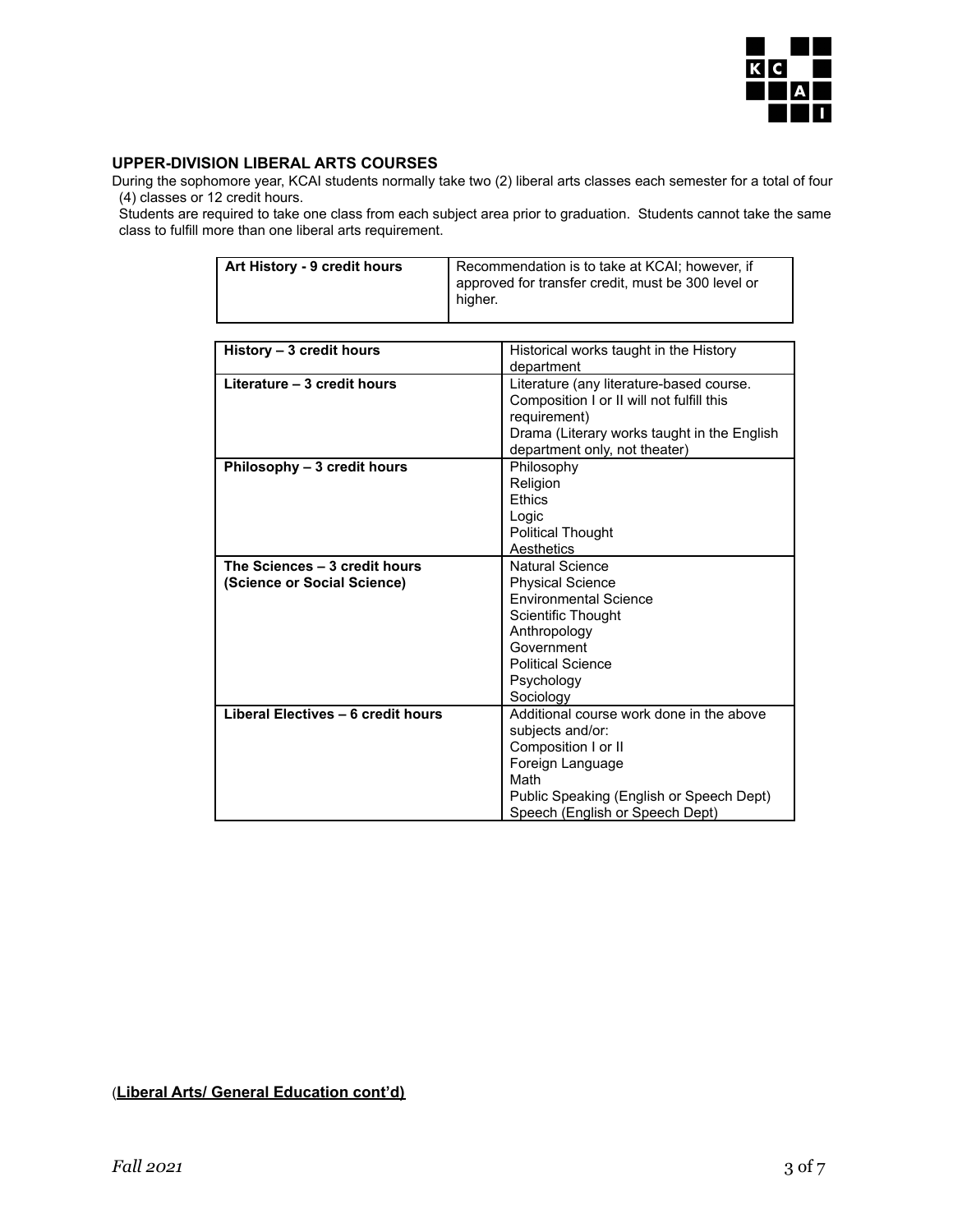

#### **OPEN ELECTIVES**

The two 3 credit hour open electives can be filled from a large variety of coursework including liberal arts and studio classes.

#### **STUDIO CREDIT HOURS**

Studio credits completed prior to enrollment at KCAI that are applied to studio requirements, will require student's department chair approval before they will be applied as studio electives. Approved credits will be applied to a student's record after the coursework has been completed (with a grade of "C" or better and non-graded courses for which the student earned credits: Satisfactory (S), Pass (P) or Credit (C or CR). *Additional documentation may need to be submitted regarding non-grade courses and their grade equivalents if not noted on transcript).* Once enrolled, in order to obtain the department chair's permission to apply studio transfer credit hours completed prior to KCAI enrollment, students must request the "Petition for Application of Unused Studio Credits" from the Director of Student Support. Current KCAI students need department chair approval prior to taking studio courses at another institution.

#### **Not transferable:**

College Preparatory Classes Physical Education

#### **KCAI also accepts the following credits:**

Advanced Placement program examination (AP), International Baccalaureate program examination (IB), College-Level Examination Program (CLEP)

Guidelines for these credits are on the following pages.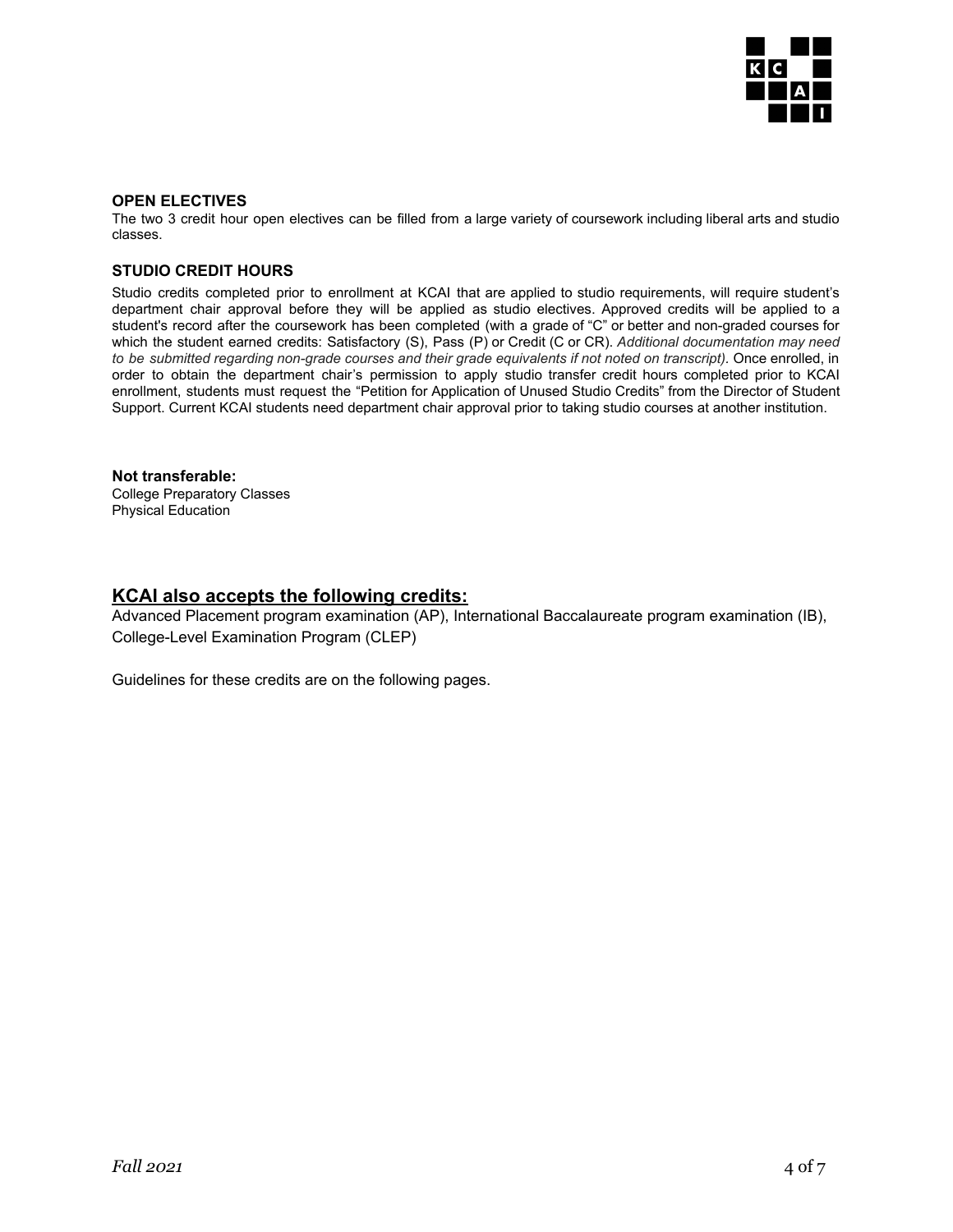

#### **Advanced Placement program examination (AP)**

Students who earn AP credit during high school may apply the credits to KCAI degree requirements within the guidelines indicated below. KCAI must have the official AP transcript before transfer credit can be granted.

#### **Art History**

- 1. Students must obtain a minimum score of a 4 to receive credit for this examination.
- 2. Students will receive 3 semester credits, which will be applied to a liberal arts elective requirement or the open elective requirement.
- 3. The credit hours cannot be applied to the art history pre-requisite courses, History of Art I and History of Art II.

#### **Liberal Arts**

- 1. Students must obtain a minimum score of a 4 to receive credit for this examination.
- 2. Students will receive 3 semester credits, which will be applied to a liberal arts elective requirement or the open elective requirement.
- 3. The credit hours cannot be applied to the liberal arts prerequisite courses, First-Year Seminar, History of Thought I, or History of Thought II.

#### **Studio Art Courses**

- 1. Students must receive a minimum score of a 4 to receive credit for this examination.
- 2. Students will receive 3 semester credits, which will be applied to the open elective requirement. The credit hours can be applied to a studio elective requirement only with permission from the student's departmental chair.

#### **Approved AP Courses for Credit:**

Art History - Liberal Arts Art-Drawing - Open Elective Art-General - Open Elective Biology (non-lab) - Liberal Arts Computer Science - Open Elective English Language/Composition - Liberal Arts English Literature/Composition - Liberal Arts Environmental Science - Liberal Arts European History - Liberal Arts French, German, Spanish, or Latin (Language course) - Liberal Arts History - Liberal Arts U.S. Government and Political Science - Liberal Arts Math - Liberal Arts Music Theory - Liberal Arts Psychology - Liberal Arts Statistics - Liberal Arts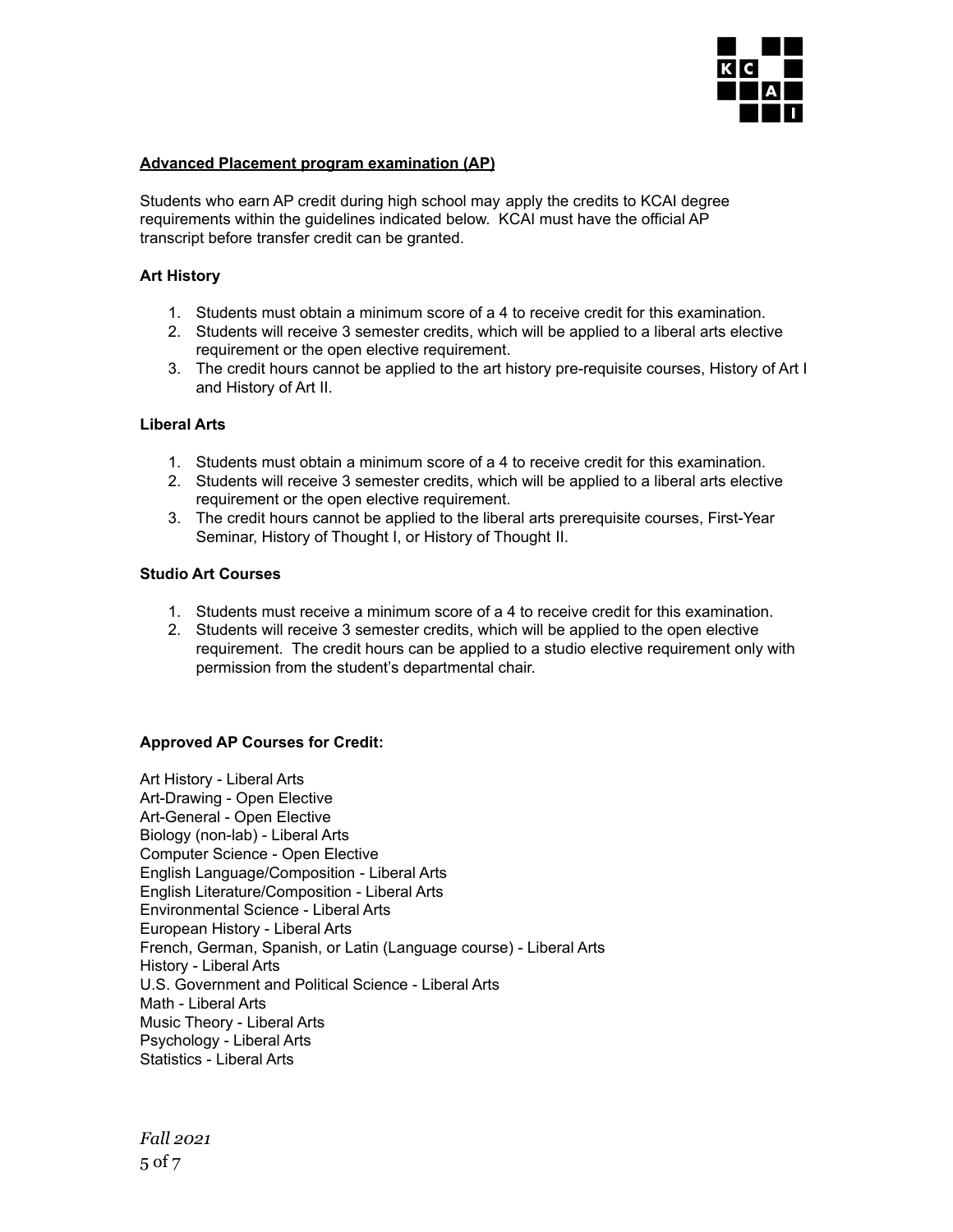

#### **International Baccalaureate program examinations (IB)**

Students who earn IB credit during high school may apply the credits to KCAI degree requirements within the guidelines indicated below. KCAI must have the official IB transcript before transfer credit can be granted. The first three IB credit hours will always be applied to the open elective requirement.

#### **Liberal Arts**

- 1. Students must obtain a minimum score of a 4 to receive credit for this examination.
- 2. Students will receive 3 semester credits, which will be applied to a liberal arts elective requirement or the open elective requirement.

#### **Studio Art Courses**

- 1. Students must receive a minimum score of a 4 to receive credit for this examination.
- 2. Students will receive 3 semester credits, which will be applied to the open elective requirement. The credit hours can be applied to a studio elective requirement only with permission from the student's departmental chair.

#### **Approved IB Courses for Credit (other courses may be considered on a case-by-case basis):**

Economics – Liberal Arts Geography – Liberal Arts History – Liberal Arts Islamic History – Liberal Arts Philosophy – Liberal Arts Psychology – Liberal Arts Social and Cultural Anthropology – Liberal Arts Business and Management – Open Elective Information Technology in a Global Society – Open Elective Biology – Liberal Arts Chemistry – Liberal Arts Design Technology – Open Elective Environmental Systems – Liberal Arts Physics – Liberal Arts Mathematics – Liberal Arts Computer Science – Open Elective Foreign Language – Liberal Arts Greek – Liberal Arts Latin – Liberal Arts Music (Performance based) – Open Elective Theatre Arts – Open Elective Visual Arts – Studio